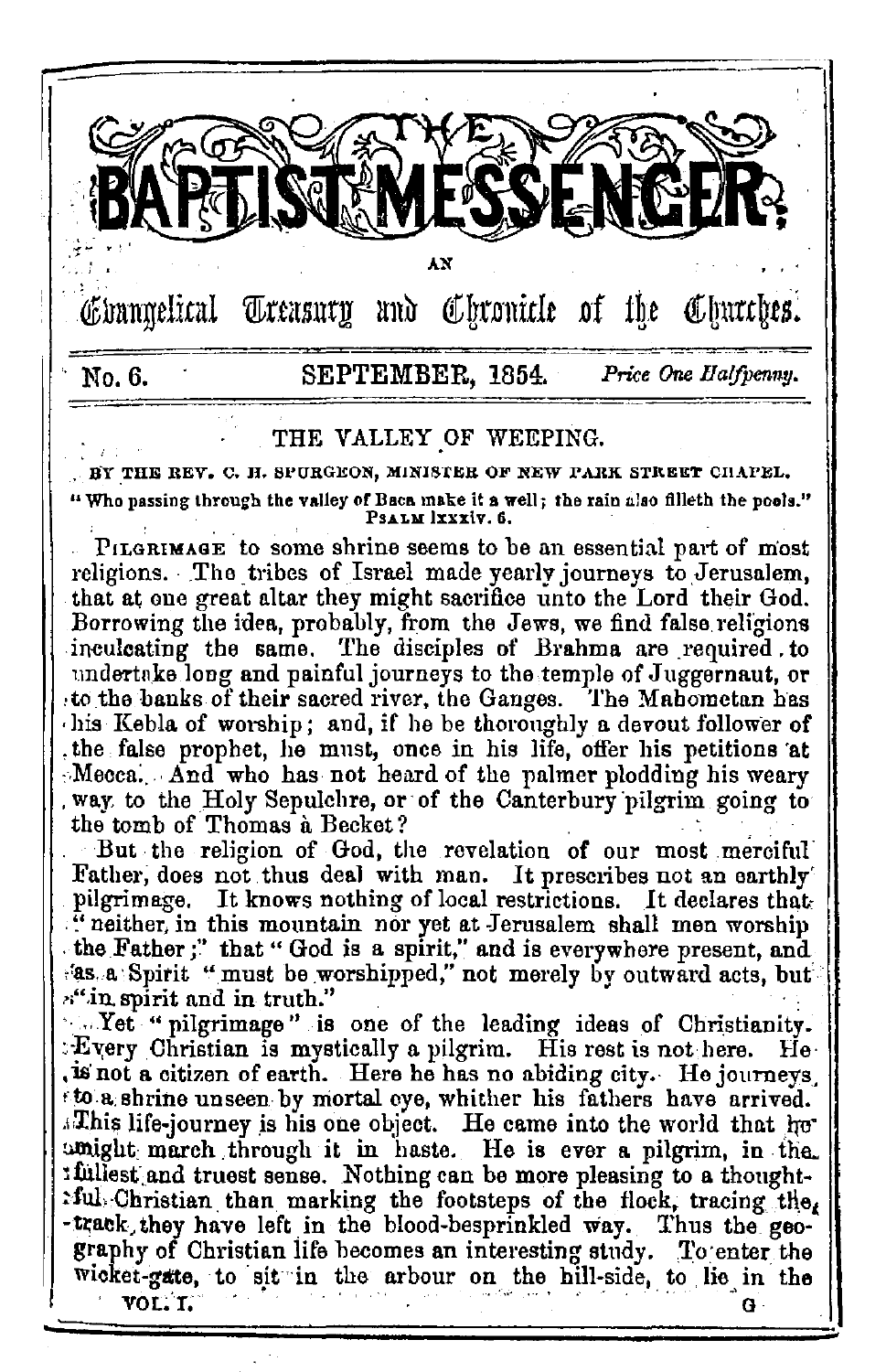chamber of peace in the House Beautiful; to stand on the Delectable Mountains, or walk among the spice beds of the land Beulah, yields far sweeter pleasure than fairy dreams, or tales coloured by fancy whispered by the lips of music.

But some other parts of the way are not so inviting; we love not to enter the Valley of the Shadow of Death, nor to approach the mountains of the leopards, nor the lions' dens, yet must they be passed. Let us notice, with regard to this pilgrimage, a· gloomy place, a toilsome effort, and a heavenly supply.

Dear Christian reader, we invite you to accompany us to a spot which you have either seen or shall see-it is to

#### I. THE VALLEY OF WEEPING,

The best description given of the valley of Baca seems to be that it was a defile through which a portion of the tribes had to pass on their journey to the city of their solemnities. It was a place noted for its dryness, and therefore pits were cligged therein for the purpose of holding rain-water for the thirsty way-farers as they passed through it. But, probably, the Psalmist looked not so much at the place ns at its name, which signifies "Valley of Sorrow or Tears." The Septuagint translates it, "Valley of Lamentation," and the Latin<br>Vulgate, "Vale of Tears." We may therefore read the verse thus:— " Who passing through the vale of tears make it a well," &c.

Of this valley we may observe, first, *It is much frequented.* The way to Zion lies through its glooms. Many of God's chosen ones are carried from the breast to glory, and thus escape this dreary place, but every other of God's children has to pass through it. Some seem to be always in it. They can just dimly recollect happier days, but those are past long ago. They have for some time been the children of grief. They seldom eat a crust unmoistened by a tear. Sorrow's wormwood is their daily salad. Perhaps some sudden calamity has snatched away the gourd which covered their head, and, Jonah-like, they think they do well to be angry even unto death.  $A$ haze, dark and heavy, hangs like a pall before their eyes, and clothes life's scenery with sadness and gloom. Some are associated with ungodly partners, and their days are made bitter and their lives a burden. Various are the causes of grief. The chains of melancholy differ in their size and material. Bound in affliction and iron, art thou saying, "He hath made my chain heavy?" Oh, child of grief, remember the vale of tears is much frequented; thou art not alone in thy distress. Sorrow has a numerous family. Say not,  $I$  am the man that has seen affliction, for there be others in the furnace with thee. Remember, moreover, the King of kings once went through this valley, and here He obtained his name, "the Man of sorrows." And it was while passing through it he became "acquainted with grief."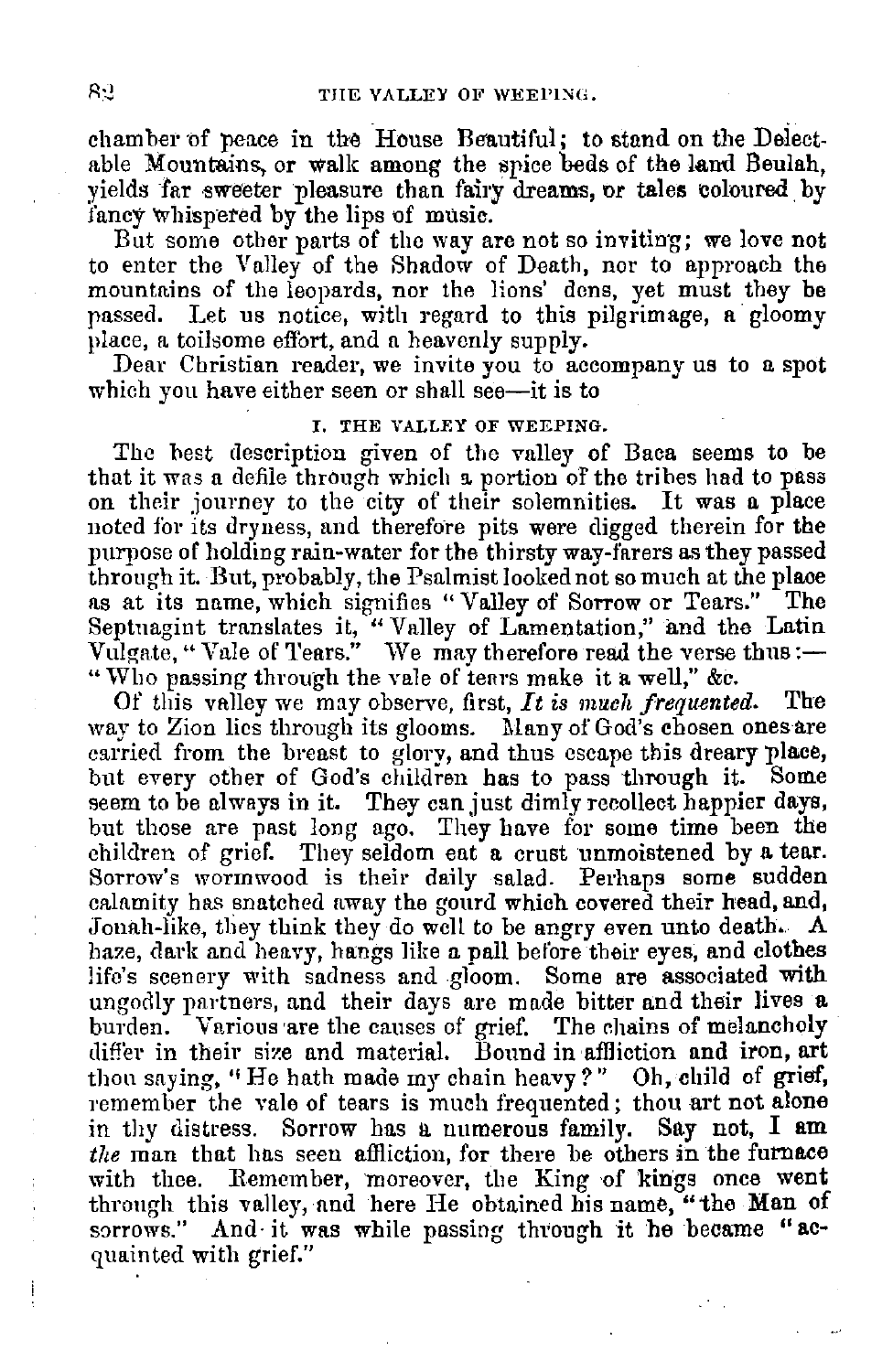But, blessed be God, all his people are not thus clad in sackcloth and filled with bitterness. Some of them can sing for joy of heart, and, like the lark, rise to heaven's gates, carolling notes of praise. Yet, be it observed, there is not one who has not had his valley of Baca. He of flashing eye and cheerful countenance was once walking in its dark and dreary paths. He who danced before the ark had cried out of the depths unito the Lord. He whom you heard in prayer with free heart blessing his Maker was lately in his bedchamber, crying out with Job, " Oh that my grief were weighed ! " **and** with Jeremiah, " He hath filled me with bitterness, and made me drunken with wormwood!"

Oh, mourner, say not that *thou* art a target for all the arrows of the Almighty; take not *to* thyself the pre-eminence of wte, for thy fellows have trodden the valley too, and upon them are the soars of tbe thorns and briars of the dreary pathway.

Secondly. This valley is exceedingly *unpleasant*. We love to ascend the mountains of myrrh and hills of frankincense, rather than to descend into this dismal region. For tribulation is not joyous, but grievous. Disguise sorrow as we may, it is sorrow •still. No pilgrim ever wished to enter here, though there have been many who have rejoiced in the midst of its darkest and most gloomy paths.

Now let·me briefly tell you why this valley is so unpleasant to the heaven-bound traveller. It is so because he can find no water in it. Earthly joys are continually failing us; and created cisterns, one after another, are dried up. A hot, dry wind steals away every drop of comfort, and, hungry and thirsty, our soul fainteth in us. No fruit of sweetness grows here. It well answers the description of Watts:---

> " It yielils us no 8Upply, No·cheering fruits, no ,vholesome **trees,**  Nor streams of living joy."

It is, moreover, disagreeable travelling in this valley, because the way is rough and rugged. In some parts of the Christian journey we are led into green paths and by the still waters, but this valley is thorny, stony, and flinty, and every way uncomfortable. True, there are many labourers called promises ever at work :breaking the stones and helping passengers over its more difficult places; but for all that journeying through it is very rough work for all, but especially for those pilgrims who are weak and ready to halt.

 $1$ <sup>It is also frequently very dark. The vale of tears is very low, and</sup> descends far .beneath the surface. Some parts of it indeed are tunnelled through rocks of anguish. The chief cause of its darkness is that on either side of the valley there are high mountains, called the mountains of sin. These rise so high that they obscure the light of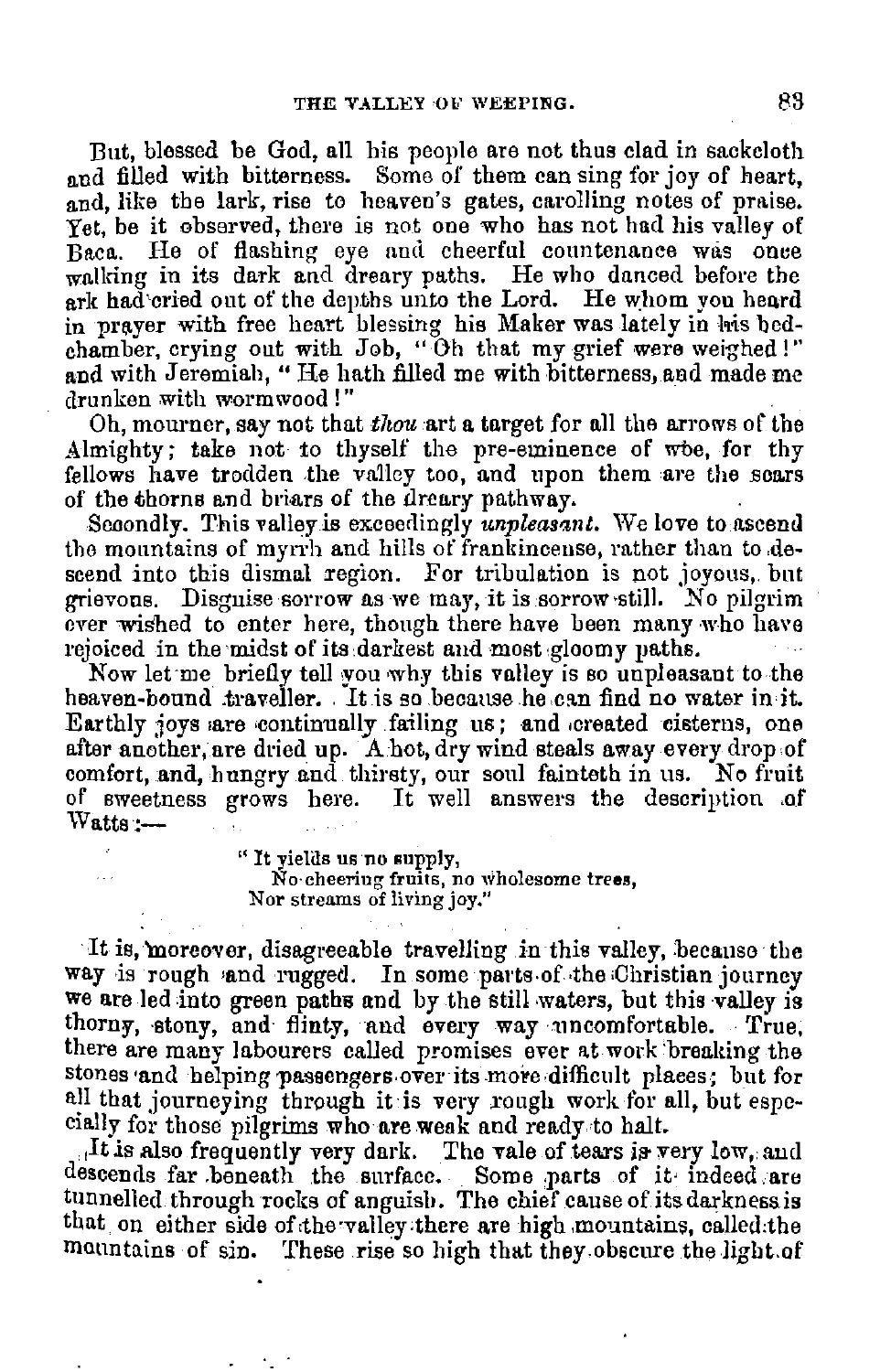the sun. Behind these Andes of guilt God hides his face, and we are troubled. Then how densely dark the pathway becomes! Indeed, this is the very worst thing that can be mentioned of this valley: for, if it were not so dark, pilgrims would not so much dread passing through it.

The soul of the traveller is also often discouraged on account of the length of the way. Through the darkness of the place it seems as though it had no termination, for, although it is known that the dark river of death flows across its extremity, yet in the dark season the celestial city on the other side cannot be seen. This is the Egyptian darkness which may be felt, and, like solid piles of ebony, at such times it appears to have an adamantine hardness in it.<br>Besides, this . valley is much haunted. Evil spirits are very

common in it. When a man is in the valley of Baca, Satan will soon be at him. Like the bandit, he waylays us in the roughest and darkest part of our way. This much deepens the horror of the 1,lace. . Thirdly. This valley *is very healthful.* In all the King'sciomin-

ions, save alone the royal pavilion in glory, there is no spot more conducive to the soul's health than this. The air from the sea of affliction is extremely beneficial to invalid Christians. Continued prosperity, like a warm atmosphere, has a tendency to unbind the sinews and soften the bones; but the cold winds of trouble make us sturdy, hardy, and well braced in every part. Unbroken success often leads to an undervaluing of mercies and forgetfulness of the giver; but the withdrawal of the sunshine leads us to look for the sun.

Fourthly. It is a very *safe place.* We are not so likely to stumble in rough ways, as in smooth and slippery places. Better walk on rugged rocks than on ice. If we lose our roll, it is in the arbour of ease,-not in the valley of Baca.

l<'ifthly. It is, therefore, a *profitable place.* Stars may be seen from the bottom of a deep well, when they cannot be discerned from the top of a mountain. So are many things seen in adversity which the prosperous man dreams not of. We need affliction, as the trees need winter, that we may collect sap and nourishment for future blossoms and fruit.

Sorrow is as necessary for the soul as medicine is to the body.

"The path of sorrow, and that path alone,

Leads to the land where sorrow is unknown."

The benefits to be derived in the vale of tears are greater than its horrors, and far outnumber its disadvantages. There was a fiction once of a golden cup at the foot of the rainbow. It would have been no fiction had they put it in the dark cloud. In this valley of Baca there aro mines of gold and of all manner of precious things; and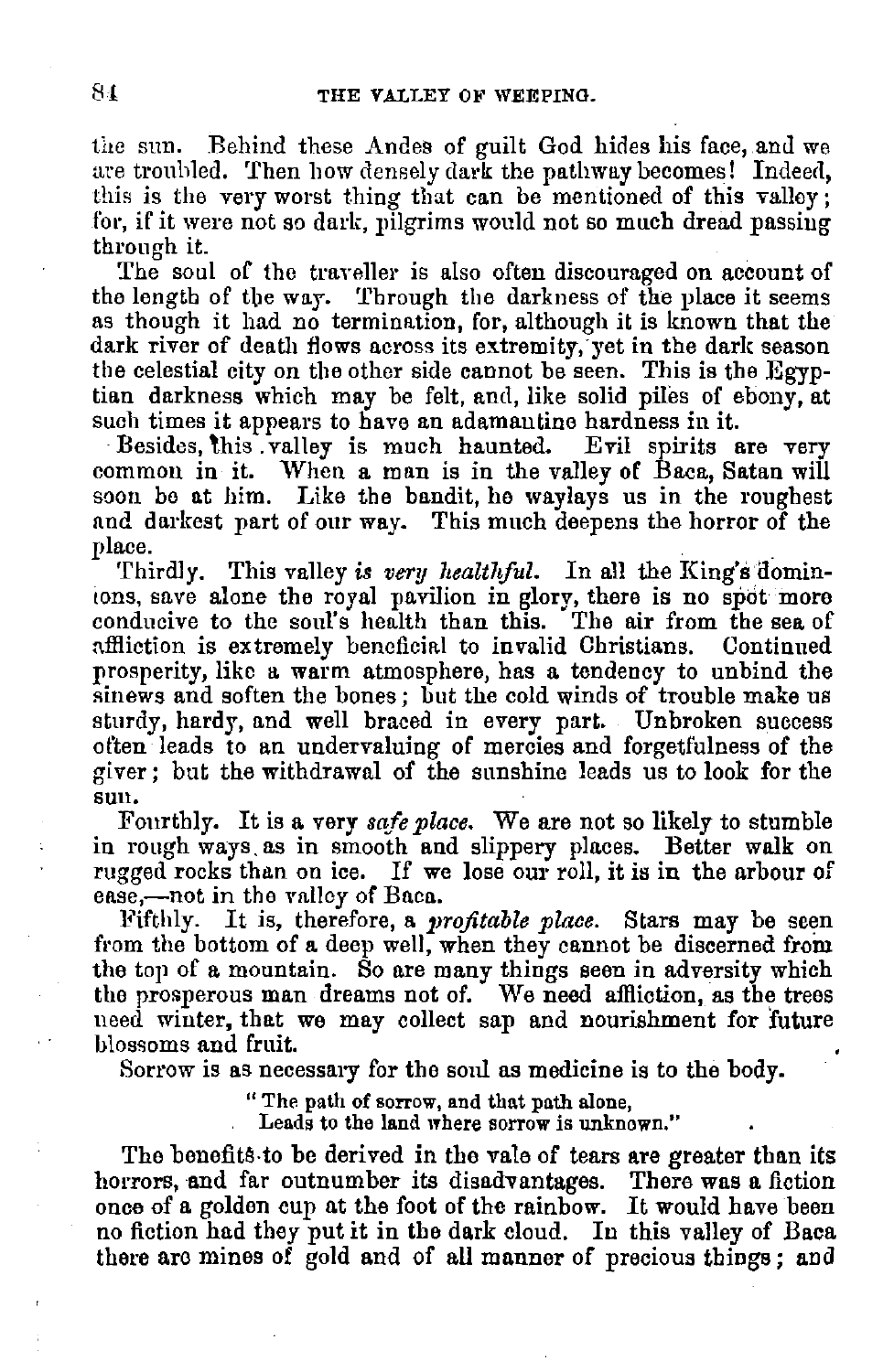sometimes even in the dark one may perceive the diamonds glisten. And many a pilgrim has here been made rich to all intents of bliss.  $O<sub>h</sub>$ serve $-$ 

### II. THE PILGRIM'S TOILSOME EFFORT.

, When Eastern shepherds travel, if they find no water, they dig a well, and thus obtain a plentiful supply of water for themselves aml for their cattle. So did Isaac, and so also the rulers did for the people in the wilderness. When we are thirsty and there is no water to be found in the pools, we must dig deep for it. Calvin translates it,-" They, travelling through the valley of weeping, will dig a well,"<br>&c. This teaches us that-This teaches us that- $-$ 

1. *Oomjort may be obtained even in Baca.* \Ve often look for it, and fancy there is none. Like Hagar, the child of our hope is given up, and we lay down to die; but why should we, when there is water to be had, if we will but seek for it? Let no man say,  $My$ case is hopeless; let none say, I am in the valley, and can never again know joy. There is hope. There is the water of life to cheer our fainting souls.

2. It teaches that *comfort must be obtained by exertion*. Welldigging is hard labour. But better dig for water than die of thirst. Much of the misery Christians feel arises from inaction. Cold numbs the hand if exercise be not used. We are bound to use every Scriptural means to obtain the good we need. The sanctuary, the meeting for prayer, the Bible, the company of the saints, and private prayer and meditation-these revive the soul. We must dig the wells. If there be rocky granite we must bore it; and what n mercy! if the well has ever so small a bore the water will flow.

3. It teaches us that the *comfort* obtained by one is often of use to another; just as wells would suffice for the company who came after. I read some work full of consolation, which is like Jonathan's rod, dropping with honey. Ah, I think my brother has been here before me, and digged this well. "Songs in the Night" could only have been written by that nightingale in the thorns, Susanna Harrison. \_Manr, a" Night of Weeping," "Midnight Harmonies," an" Eternal Day," "A Crook in the Lot," a "Comfort for Mourners," has been a well digged by a pilgrim for himself, but has proved just as useful to others. Specially we notice this in the Psalms, " Why art thou cast down?"  $\&c.$  Travellers have been delighted to see the footprint of man on a barren shore, and we love to see the waymarks of the pilgrimage while passing through the vale of tears. Yea, the refuse and *debris* of the receding camp often furnish food for the stragglers behind. We may notice THEAVENLY SUPPLY.

The pilgrims dig the well, but, strange enough, it fills from the top instead of the bottom. We use the means, but the blessing does  $\mathrm{no}\mathcal{L}$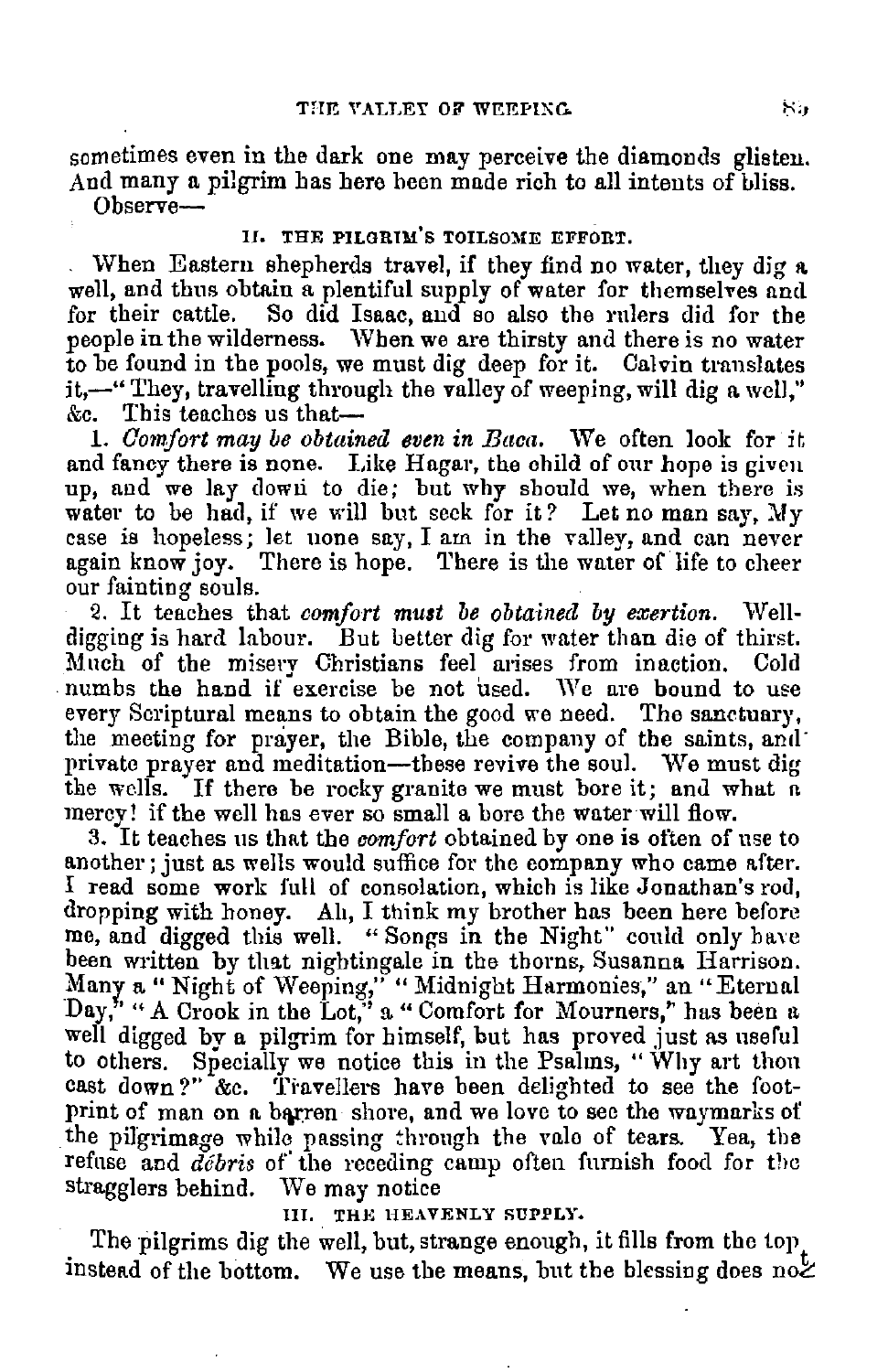lie in the means. We dig a well, but God fills it with rain. The horse is prepared against the day of battle, but safety is of the Lord. The means are connected with the end, but they do not of themselves produce it. See here the rain fills the pools, so that the wells become useful as reservoirs for the water.

Grace may well be compared to rain for its purity, for its coming alone from above, and from the sovereignty which gives or withholds it. But we linger in this valley no longer, only desiring that our readers may have showers of blessings, and that the wells they have digged may be filled with water. Oh, what are means and ordinances without the smile of heaven! they are as clouds without rain, and pools without water.

But if the Holy Spirit attend the means, then shall we go from strength to strength until we shall appear before God in Zion.

(Other criticles by the Rev. C. II. Spurgeon will appear in the future Nos. of this Mag.)

# TRIALS FOR THE TRUTH; HISTORIC SKETCHES OF BAPTIST NONCONFORMITY.

#### CHAPTER XIII.-A SINGULAR INVITATION.

THE individual referred to at the close of the last chapter was no other than the brother of the mill, whom the old lady had seen in the distance, and who had now reached the travellers. They accosted him, told him they were strangers, and asked him where they could receive hospitality.

"As to that, our rulers are very jealous lest hospitality should be extended to unsuitable persons, and therefore require the license of the magistrates to authorize the virtue. But if ye will go with me, I will show you where there is a house which no one will prevent you from entering, and where there is food which no one will forbid your eating. If ye understand, follow me."

There was something so original, hearty, and frank in this invitation, that they accepted it. They did understand, and were resolved not to compromise the stranger for his kindness. During the walk to the house, the conversation assumed such a character that the parties found that they were in sympathy with each other in their religious views. The walk was not long. When the trio of travellers understood that they reached the threshold, the brother the colony was agitated upon the sub $said$ —

"This is my house. I will neither invite ye in nor forbid ye to enter; ye may do as ye please; but as ye have commenced following me, ye will probably continue." They understood, and followed him in.

When the dinner was ready, he said, at the same time preventing, with difficulty, the smiles from playing upon his countenance.-

"Here is food. I will neither ask ye to taste it nor prohibit ye from eating it; ye may do as ye please; but hungry men, with a meal before them, are<br>never at a loss." They understood again, and were soon at work discussing. with a relish which keen hunger alone can give, the plain, but healthful diet before them. It is searcely necessary to intimate to the reader that the object of this caution on the part of Eaton was to throw the whole responsibility of their proceeding upon the three men themselves, so that he might avoid the liability of a conviction under this arbitrary law.

During the conversation that ensued, ject of baptism; the ministers and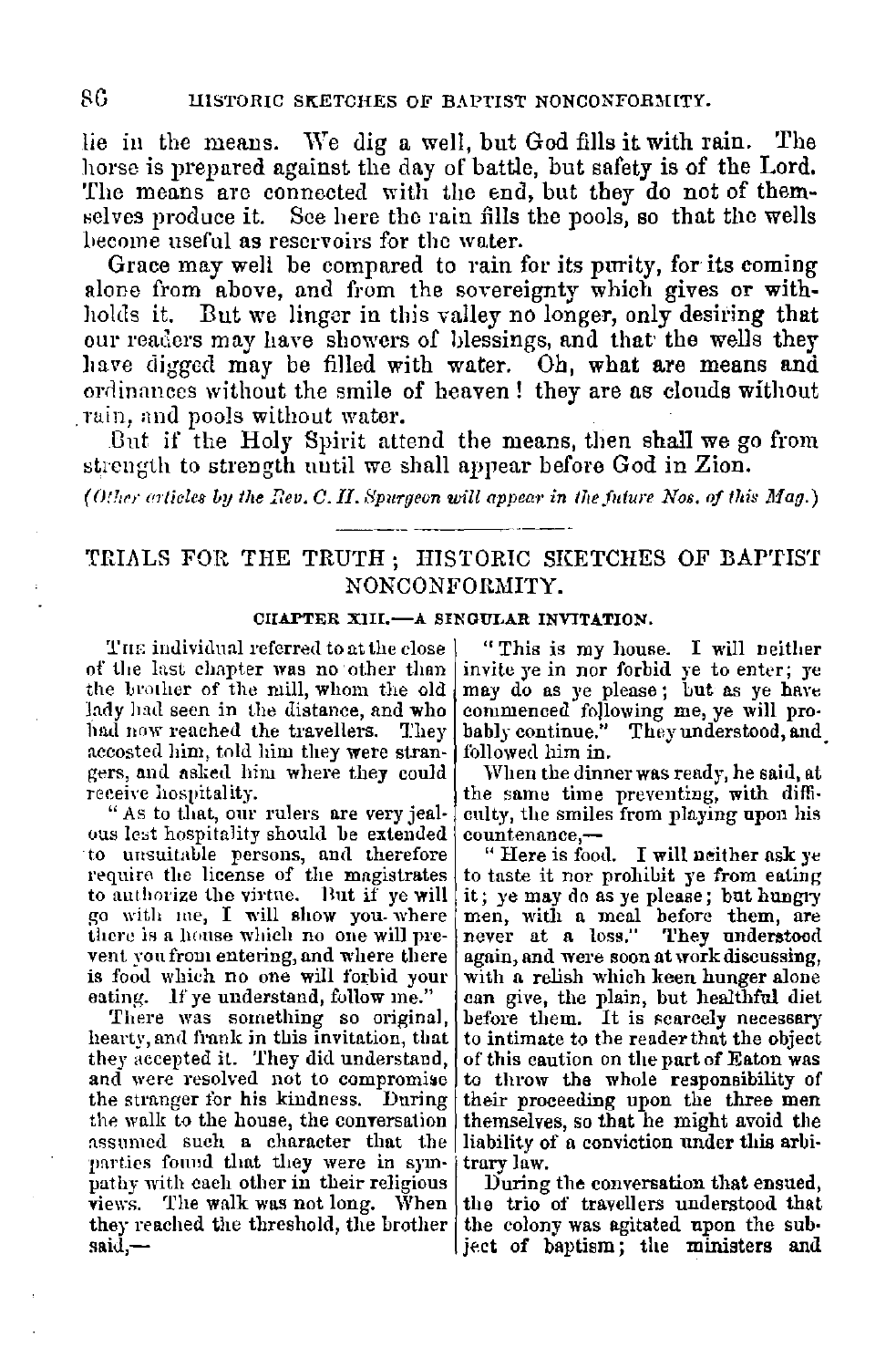rulers were exceedingly fearful of Baptist sentiments, and were vigilant in discovering and severe in treating all of that sect.

Leaving this hospitable family, they prosecuted their journey towards Lynn, where they arrived in the latter part of the afternoon.

At a distance of two or ihree miles from the main village stood a small house, partly built of logs, in which resided an old man by the name of William Witter. He was a member of the Baptist church which had been gathered at Newport. In consequence of his age, he was unable to meet with his brethren at Newport, and therefore had requested his church to send some of its members to visit him, His request was complied with, and John Clark, Obadiah Holmes, and Crandall **were** appointell to ''that service, Clark . and Holmes were both Baptist miuisters. Clark was the pastor of the church. Subsequently, Holmes became his successor in that office.

Whether these representatives of the Newport church attracted attention and awakened suspicion by inquiring where ,Witter lived, or whether this brother had given notice that he was expect• ing some of his church to see him, it is difficult now to tell; but certain it is, the magistrates were alarmed, and ordered the constable to be on the alert for the apprehension of any suspicious persons. The travellers found Witter's house, and received a cordial greeting. The old man was overjoyed to see them. He little thougllt of the protracted and painful trials which this fraternal visit would occasion. Both parties had so much to say that conversation was con-<br>tinued until late in the night.

## CHAPTER XIV.

#### RESULTS OF A MEETING.

THE next day being the Sabbath, and the meeting-house being at so great a distance, it was proposed that they should have worship where they were, and that Mr. Clark should preach. Father Witter would thus have an opportunity of listening to his own pastor, strates, and were destined to furnish,

whom he had not been privileged to hear for a long time.

Accordingly, in that rough-built, solitary private house, social religious ser• vices were observed. After the offering<br>of praise and prayer, Mr. Clark announced his text. Believing from his own experience, and from the indications of the times, that a period of unusual temptation and trial was about to befall the people of God, he had selected, as an appropriate passage from which to discourse, Rev., 3rd chapter and 10th verse-" Because thou hast kept the wonl of my patience, I also will keep thee from the hour of temptation, which shall come upon all the world, to try them that dwell upon the earth." During the delivery of his introduction, four or five strangers unexpectedly came in, and quietly took seats with the little domestic congregation. Having finished his introduction, Mr. Clark said, "In opening this interesting passage of holy writ for your serious meditation, I shall in the first place show what is meant by the hour of temptation-secondly, what we are to understand by the word of **his**  patience, with the character of those who keep it-and thirdly, the soulcheering encouragement which is furnished by the promise that those who keep this word shall themselves be kept in the hour of temptation and trial."

He proceeded in his discourse with increasing earnestness, the little audience, in the meanwhile, giving the<br>closest attention. Father Witter, sit-Father Witter, sitting in an old, hjgh-backed arm chair, in one corner of the room, was listening with tearful eyes and open mouth, as though he had not heard the true doctrine for many months. It was to him a great luxury to hear his own pastor, in his own house, treat so appropriate and comforting a subject as the one he had announced. Alas ! the sweetness of the occasion was soon converted into gall. These unknown, harmless strangers, observing Sabbath worship in a remote part of the town, for the especial comfort of one of their aged brethren, lmd (as we have intimated) attracted the attention of the magi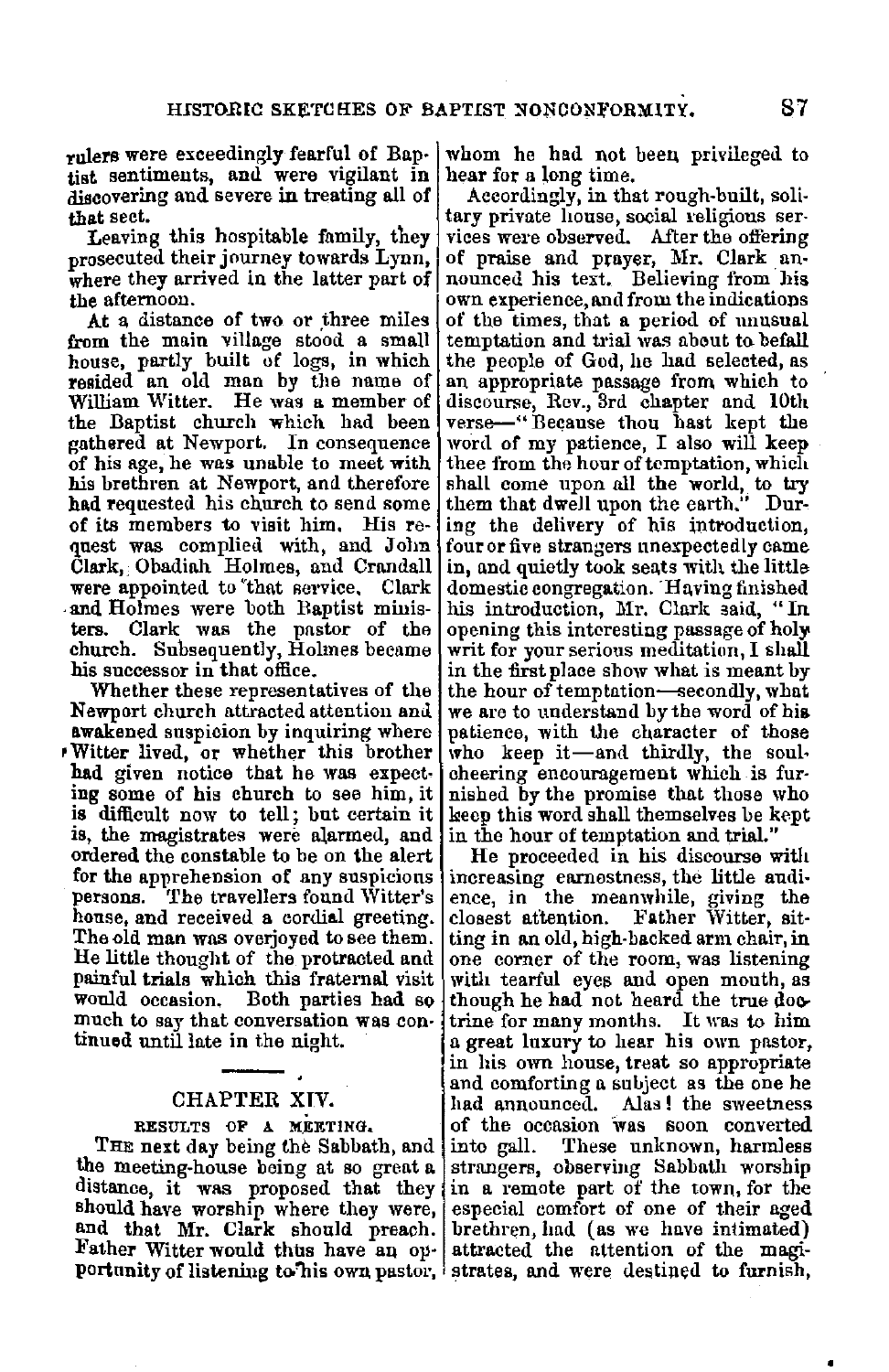in their painful experience, an illustration of the truth of the text. During<br>the progress of the discourse, two con-

stables entered the room.<br>"What does this mean?" said the<br>first. "Why hold this meanful assem-" Why hold this unlawful assemhly? Is not the meeting-house good enough, nor the doctrines preached there pure enough for ye, that ye must hold a. gathering of your own, to the seandal and injury of the place?"

Mr. Clark paused in his discourse. The little audience turned their eyes with surprise and grief upon the djsturber.

"Ye have no business here," said the second. "Ye must disperse or take the consequences; and they'll not be pleasant, I tell ye."

"We do not intend, friends," said Mr. Clark, calmly, " to break any good and wholesome laws of the land."

"No parleying," replied the first. " Come, shut up your book, and go with us; we have come to apprehend **vou"**  0

<sup>1</sup> "Apprehend us!" replied Clark with astonishment; "we wish to know by whose authority. We should like to see your warrant.

"We come with authority from the  $m$ agistrates; and as to our warrant, I will read it."

He then drew forth a document, and read as follows :—

" By virtue hereof, you are required to go to the house of William Witter, and so to search from house to house for certain erroneous persons, being strangers, and them to apprehend, and in safe custody to keep, to-morrow morning, by eight o'clock, to bring before me.

**I( RonEnT Iln1nGEs/ <sup>1</sup>**\*

During the reading of this precious paper, the hand of the constable tremhled, as though he were conscious he was engaged in a bad cause. After he had finished, Mr. Clark said,-

"It is not our intention to resist the

authority by which you have come to apprehend us, but yet I perceive you are not so strictly tied but if you please you.may suffer us to make an end of what we have begun; so may you be witnesses either to or against the faith and order which we hold."

"We can do no such thing."

"You may," repeated Clark," in spite of the warrant, or anything therein con-<br>tained."

After as much uncivil disturbance and clamour as the pursuivants of the<br>English bishops, under Laud, inbishops, under Laud, indulged in when they arrested the Puritans, and broke up their Conventicles in England, the two constables apprehended the two ministers, Clark and Holmes, with their brother Cran-<br>dall, and led them away. There being no jail or other place of confinement in Lynn, the three prisoners were taken *lo the alehouse.* It was a deeply affecting scene to old Father Witter to see his beloved pastor and brethren taken from his own house, prisoners, for no other offence than worshipping God nc• cording to the dictates of their own consciences. A recollection of the fact that they had visited him (and had thus been caught in the snare) by his own invitation, added to his sorrow. As the three prisoners left the house, the pnstor said to the venerable man,-

" The hour of temptation and trial has come, but let us keep the word of his patience, and He will sustain us in the time of trouble."

At the tavern, whilst at dinner, one of the constables said,-

" Gentlemen, if yon be free, I will carry you to the meeting." To which they replied. $-$ 

" Friend, had we been free thereunto, we had prevented all this. Nevertheless, we are in thy hand, and if thou wilt carry us to meeting, thither will we go."

"Then I will carry you to the meeting." To which the prisoners replied, $-$ 

" If thou forcest us into your assembly, then shall we be constrained to declare ourselves that we cannot hold communion with them."

"That is nothing," said the eonstable,

<sup>\*</sup> Tn our account of tlie treatment of the B,ptists by the civil government of **Massa**chusetts, we have followed the statements of Clark, Holmes, Backus, and Benedict.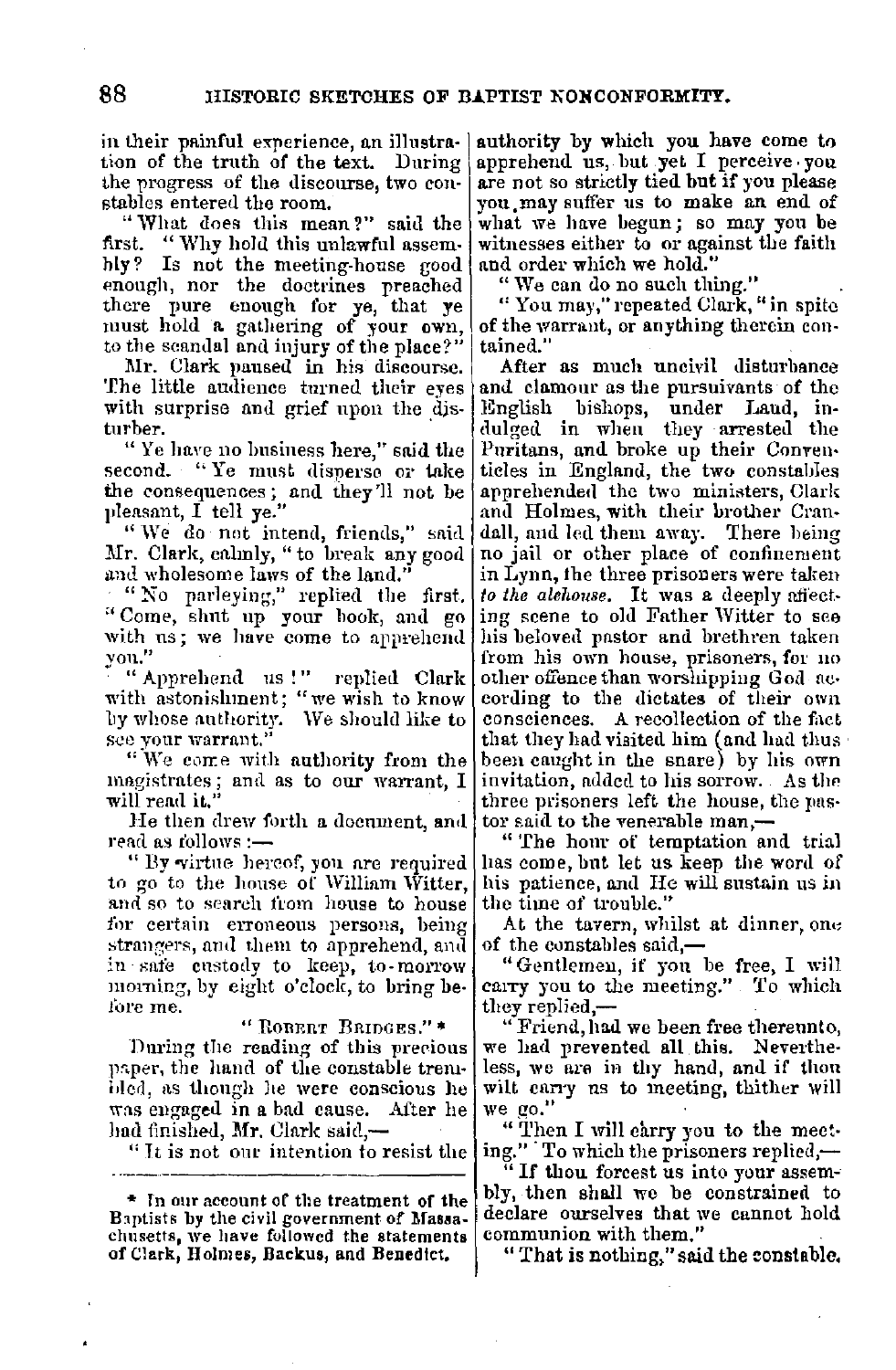"I have not power to command you to speak when you come there, or to be

silent."<br>Seeing the determination of the officers to take them to the meeting of those whose principles and: practices they disapproved, Mr. Clark repeated the course of conduct which they should feel themselves compelled to pursue.

" Since we have heard the word of salvation by Jesus Christ, we have been taught, as those that first trusted in Christ, to be obedient unto him, both by word and deed; wherefore, if we be *forced to your* meeting, we shall declare our dissent from you, both by word and gesture."

From this frank disclosure, the magis-<br>ates knew what to expect. They saw trates knew what to expect. that if they took these strangers to meeting, it must be by compulsion. The prisoners would not go willingly to a meeting of those from whose principles of state-and-church government they so widely differed; they saw, more- over, that it' they compelled them to go, a disturbance would be the consequence. The prisoners forewarned them that they shouhl feel constrained, from a sense of duty, to express publicly their dissent, and the constables knew that this would at once kindle a conflagration. For a moment they hesitated; but after consultation with the tavern-keeper, they decided to take them.

The three men, whose own worship had been broken up, were now taken, without their own consent, to the meeting of the *standing order.* The congregation were at prayers when they arrived. As they stepped over the threshold they raised their hats, and civilly saluted them. A seat was then assigned them, which they cccupied. After they had taken their seat, they put on their hats. Mr. Clark opened his book, and commenced reading to himself. Mr. Bridges, who had made out the warrant for their apprehension, seeing them sitting with their heads covered, became excited, and ordered the constable to remove their hats from

their heads, who at once obeyed, but not in the most amiable manner.

After the prayers, singing, and preach• ing were over, to which the prisoners listened without offering the least interruption, Mr. Clark rose, and, in a,. respectful manner, said,— $\cdot$  I desire, as a stranger, to propose a

few things to this congregation, hoping. in the proposal thereof, I shall commend myself to your consciences, to be guided by that wisdom that is from above, which, being pure, is also peaceable, gentle, and easy to be entreated." He paused, expecting, as he subsequently said, that if the Prince of Peace had been among them, he would have received from them a peaceable answer. Rut the pastor, probably fearing that some difficult questions might be asked, antl a troublesome theological controversy ensue, replied,-

" We will have no objections against the sermon."

" I am not about to present objec-tions to the sermon," answered **Mr.**  Clark, '' but as, by my gesture at my coming into your assembly, I declared my dissent from you, so, lest that should prove offensive unto same whom I would not offend, I would now, by word of mouth, declare the grounds, which are these: First-from the con-<br>sideration we are strangers, each to other, and so strangers to each other's inward standing with respect to God. and so cannot conjoin, and act in faith, and what is not of faith is sin; and in the second place, I could not judge that you are gathered together and walk according to the visible order of our<br>Lord----"

" Have done!" cried Mr. Bridges, with the authority of a magistrate. "You have spoken that for which you must answer. I command silence."

After the meeting, the trio of prisoners were taken back to the tavern, where they were as vigilantly watched during the night as though they had been guilty of robbery.

The next morning they were taken by the constables before Mr. Bridges, who made out their mittimus, and sent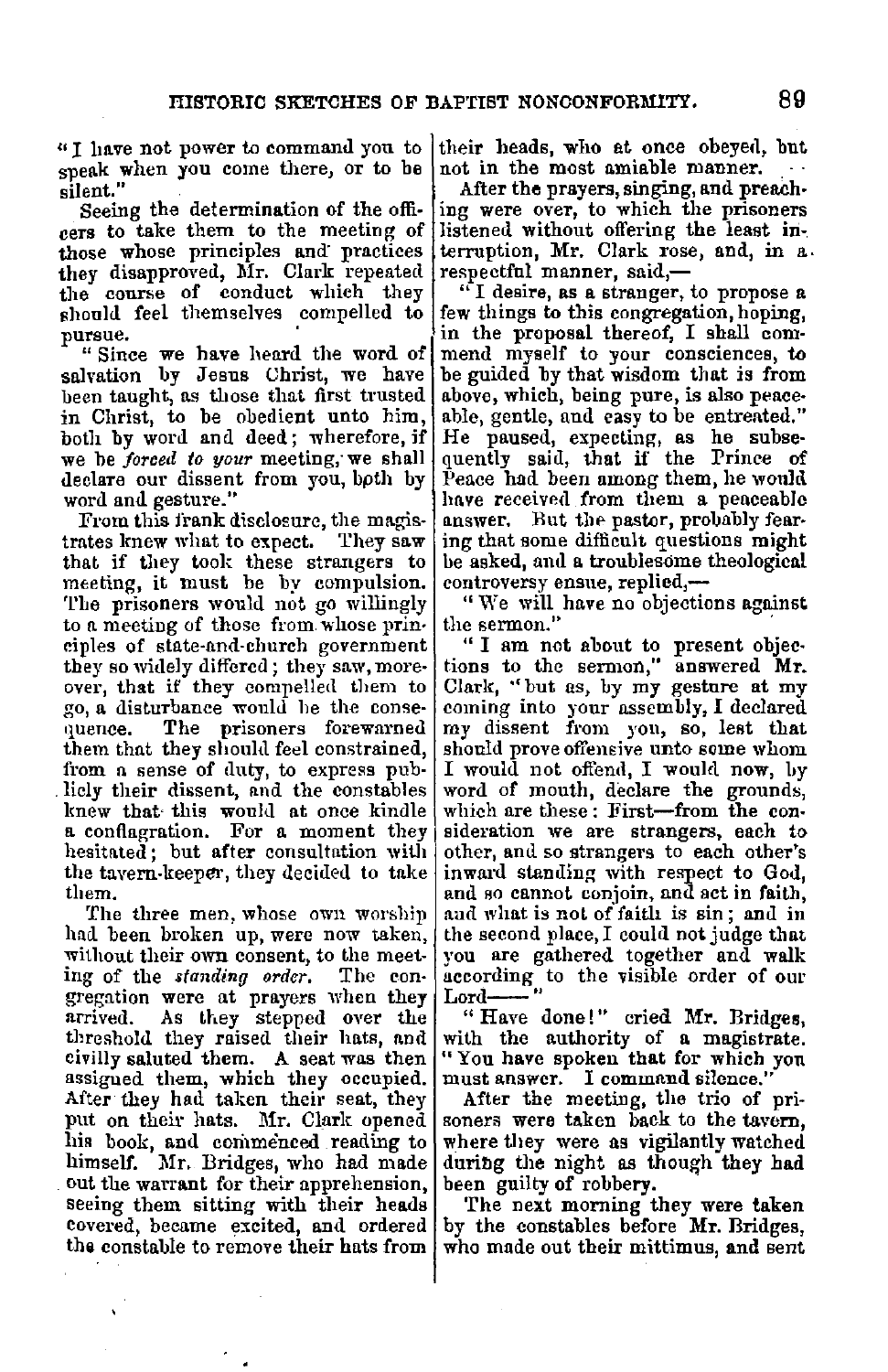them to the prison at Boston, there to  $\vert$  CHAPTER XV. remain until the next County Court.

This mittimus charged them with  $\vert$  A CHALLENGE.<br>being at a private meeting in Lynn on DURING his confinement that night "being at a private meeting in Lynn on | DuRING his confinement that night the Lord's-day, exercising among them. | Mr. Clark thought much of the insinuselves--offensively disturbing the peace ations which had been thrown out of the congregation at the time of their against him by the governor the day of the congregation at the time of their against him by the governor the day coming into the public meeting in the before, and especially of the challenge coming into the public meeting in the before, and especially of the challenge time of prayer in the afternoon, with which had been given him to discuss saying and manifesting that the church the question of baptism. It seemed to in Lynn was not constituted according him as if the great Head of the church in Lynn was not constituted according<br>to the order of our Lord, with suspicion to the order of our Lord, with *ruspicion* | had placed him in that position that of having their hands in rebaptizing there he might be a defender of the one or more among them, and with truth. He looked upon it as a most refusing to put in sufficient security to *favourable opportunity* to remove the refusing to put in sufficient security to appear at the County Court."

In addition to these charges, it was alleged against Mr. Clark that he met alleged against Mr. Clark that be met show that in doctrine and practice they again the next day after his contempt, were true Christian men. By speaking as they called it, of their public wore in behalf of his brethren, it appeared ship, at the house of Witter, and in the him that he might possibly be the contempt of authority, being then in the custody of the law, did there admi- abilities to which they were subject, but nister the sacrament of the Lord's especially that he might, by presenting supper to one excommunicated person, the arguments for their peculiar belief, to another under admonition, and to a and their objections to infant sprinkto another under admonition, and to a third that was an inhabitant of Lynn, and not in fellowship with any church; of others, and convincing them of the and yet, upon answer in open court, did truth. Yet when he thought of his affirm that he never rebaptized any. own inability to do full justice to the

They were all three found guilty.<br>Mr. Clark, the pastor, was fined twenty pounds, equivalent to about eighty ministry of the standing order and the dollars, or to be well whipped. He government arrayed against him, his dollars, or to be well whipped. He government arrayed against him, his desired to know by what law of God or heart sunk within him. "But will not desired to know by what law of God or heart sunk within him. "But will not man he was condemned. The governor, the Saviour be with me? Have I not who did not deem it beneath his faith to believe that, according to his dignity to be present on this important lown promise, it will be given me in occasion, stepped up, and, with much that same hour what I ought to earnestness, said to Mr. Clark, "You speak?" The taunting permit of the have denied infant baptism.  $You$  governor, "You may try and dispute deserve death. I will not have such trash brought into my jurisdiction. You go up and down, and secretly est prayer for direction and assistance, insinuate unto those that are weak, but and finally resolved that, by the grace of you cannot maintain it before our  $\text{God}$ , he would accept the governor's you cannot maintain it before our God, he would accept the governor's ministers. You may try and dispute challenge. He did not as a Christian ministers. *You may try and dispute* challenge. He did not, as a Christian with them." To this violent harangue minister, dare to refuse. of the chief magistrate of the colony Accordingly, the next morning he  $Mr$ . Clark would have replied at length, addressed a document to the court but the governor commanded the jailer which had condemned him, accepting to take the prisoners away. They the governor's proffer of a public disto take the prisoners away. They the governor's proffer of a public dis-<br>were accordingly all three remanded cussion of the points at issue between to prison. Une Congregationalists and the Baptists,

which had been given him to discuss<br>the question of baptism. It seemed to various aspersions which had been<br>unjustly cast upon the Baptists, and to him, that he might possibly be the instrument of removing the unjust disespecially that he might, by presenting<br>the arguments for their peculiar belief, ling, be the means of opening the eyes own inability to do full justice to the subject, and of the disadvantages under which he would labour in having the dignity to be present on this important own promise, it will be given me in occasion, stepped up, and, with much that same hour what I ought to have denied infant baptism. *You* governor, "You may try and dispute *deserve death*. I will not have such with the ministers," was constantly

> addressed a document to the court and asking the appointment of a time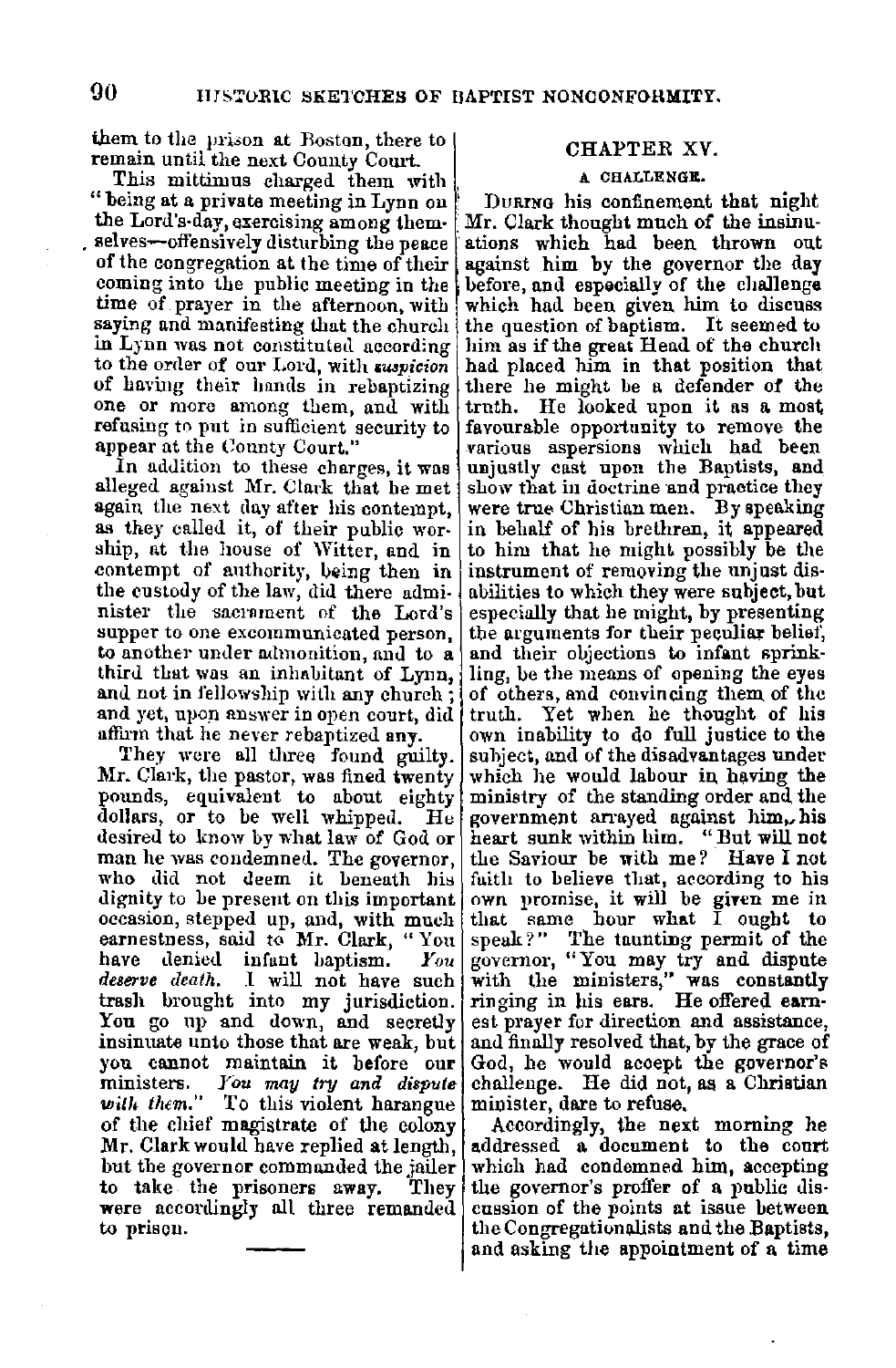and place for the oeeasion. This threw the court into a peculiar position. A prisoner, who had been condemned and sentenced mainly for his religious views and practices, but to whom the governor had thrown down the gauntlet for a discussion, had accepted the For the court to refuse its sanction would be a tacit rebuke of the governor, and a silent admission of the weakness, or their fear of the weakness,

of their cause. After much ado, therefore, Mr. Clark **was** informed by one of the magistrates that the disputation was granted, and the time fixed for it was the next week. When this became known to the ministers of the colony, it created great excitement among them. They disapproved the arrangement. They had no wish to enter upon the discussion; they desired<br>to have it abandoned. They therefore saw the government, and earnestly be• sought them to avoid it; but it seemed too late, They had gone too far to make an honourable retreat. But finding the ministers so averse to a disputation, the magistrates had Mr. Clark brought into their chamber, and there endeavoured to change·the issues between him and them. They inquired whether he would dispute upon the things contained in his sentence, and maintain his practice; " for," said they, " the court sentenced you not for your judgment and con-<br>science, but for matter of fact and<br>practice." But Mr. Clark was not to be mislad by any partial or erroneous statements of the matter ; neither was he .willing that such statements should go unrebutted. He therefore manfully re-

plied to these magistrates,—<br>"You say the court condemned me for matter of fact and practice; be it so. I say the matter of fact and practice was but the manifestation of my judgment and conscience, and I maintain that that man is void of jndgment and conscience who hath not a fact and practice which correspond therewith." He then continued, "If the faith and order which I profess is according to the word of God, then the faith and

order which you profess must fall to the ground ; but if your views of truth and duty are scriptural, mine must be erroneous. We cannot both be right." To these statements the magistrates apparently assented.

Although Mr. Cluk had been informed that the disputation had been granted, and the time appointed, yet it<br>was 'all *informal* and unofficial. He was all *informal* and unofficial. desired to obtain an official permit, or order, for the discussion, under the secretary's hand. He would then, he felt, be protected; otherwise, the debate might be referred to as evidence of his<br>being a disturber of the state, and a troubler of Israel. He therefore availed himself of the opportunity which was fnrnishetl by this private interview **with**  the magistrates, to say to them that if they would be pleased to grant the motion for the public disputation *under the secretary's hand*, he would draw up three or four propositions, embracing the points which he presented in his defence before the court, and would defend them against any one whom they might choose to dispute with him, until, by arguments derived from the word of God, he should be removed from them.<br>"In case your speaker convinces me

that I am in error," said Mr. Clark, following up the subject so as to reach some definite practical point," then the disputation is at an end; but if not, then I desire the like liberty, by the word of God, to oppose the faith and order which he and you profess, thereby to try whether I may not become an instrument in the hand of God to remove you from the same."

To this the magistrates replied,-

" The motion certainly is fair, and your terms like unto n practised disputant; but, as the matter in dispute is exceeding weighty, and as we desire that in the controversy all may be said that can be, we propose, therefore, to postpone it to a later day."

Poor Clark was therefore taken back to prison, to wait for the arrival of this "later day."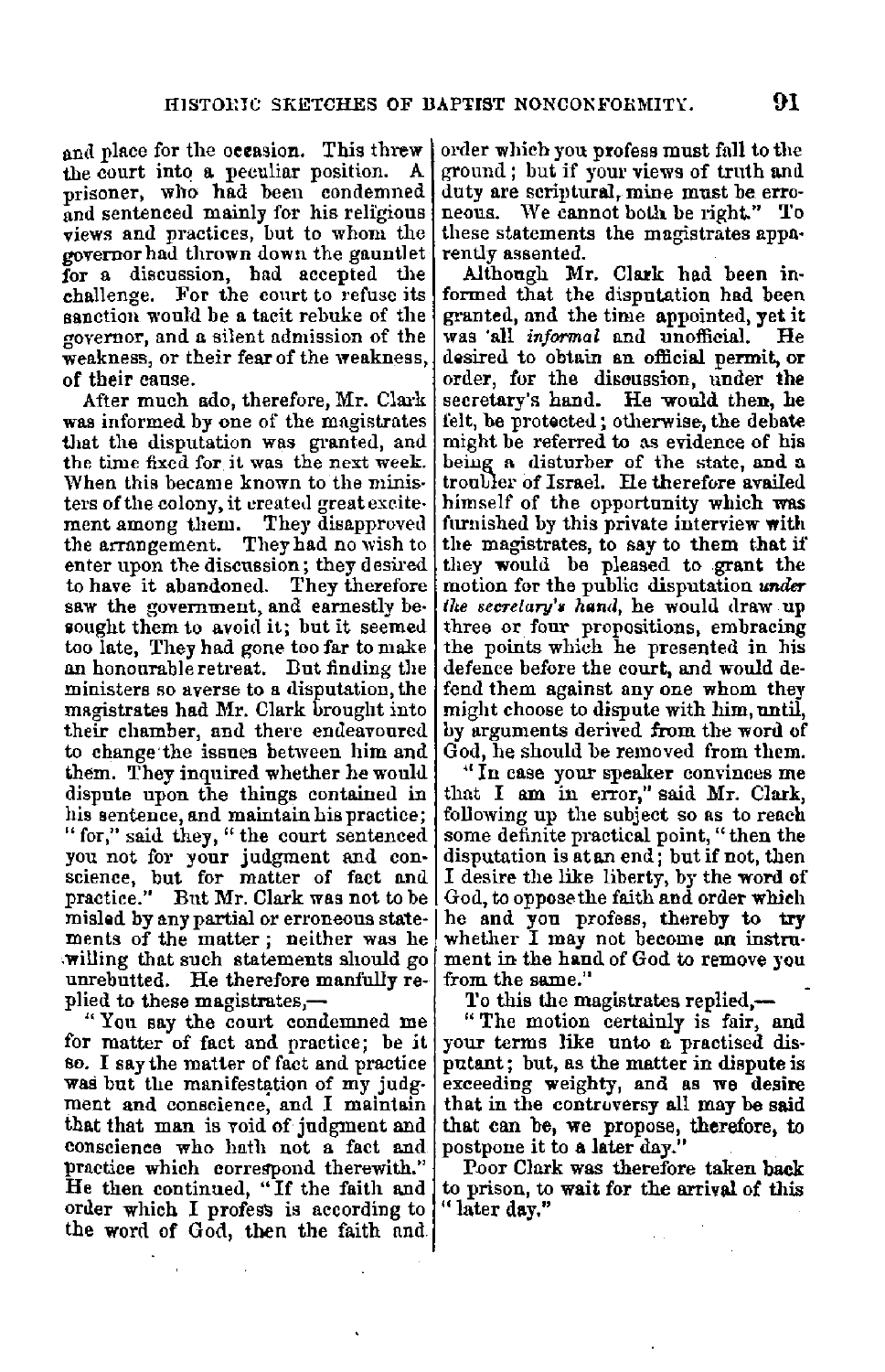# PEN AND INK SKETCHES.-No. II.

# By Mrs. HARRIET BEECHER STOWE, *Author of " Uncle Tom's Cabin."*

# LORD JOHN RUSSELL AT TIIE BOROUGH ROAD TRAINING SCHOOL.

To-day I went with Mr. and Mrs. Il. given to the boys **to** solve, from his to hear the examination of the Borough- $\vert$ road school for boys. Mrs. B. told me it was not precisely **a** charity school, but one where the means of education were furnished at so cheap a rate that the poorest classes could enjoy them. Arriving at the hall, we found quite a number of *distingues,* bishops, lords, and clergy, besides numbers of others<br>assembled to hear. The room was assembled to hear. hung round with the drawings of the boys, and specimens of handwriting. I was quite astonished at some of them. They were executed by pen, pencil, or crayon-drawings of machinery, landscapes, heads, groups, and flowers, all in a style which any parent among us would be proud to exhibit,<br>if done by our own children. The if done by our own children. boys looked very bright and intelligent, and. I was delighted with the system of instruction which had. evidently been pursued with them. We heard them first in the reading and recitation of poetry ; after that, in arithmetic and algebra, then in natural philosophy, and last, and most satisfactorily, in the Bible. It was perfectly evident, from the nature of the questions and answers, that it was . not a crammed examination, and that the readiness of reply proceeded not from a mere commitment- of words, but from a system of intellectual training, which led to a good understanding of the subject. In arithmetic and algebra. the answers were so remarkable as to induce the belief in some that the boys must have been privately prepared on their questions ; but the teacher desired Lord Jolm Russell to write down any number of questions which he wished to have

own mind. Lord John wrote down two or three problems, and I was amused at the zeal and **avidity** with which the boys seized upon and **mas**tered them. Young England was evidently wide awake, and the prime minister himself was not to catch them napping. The little fellows' The little fellows' eyes glistened as they rattled off their solutions. As I know nothing about mathematics, I was all the more impressed; but when they came to be examined in the Bible, I **was**  more astonished than ever. masters had said that they would be willing any of the gentlemen should question them, and Mr. B. commenced a course of questions on the doctrines of Christianity; asking, Is there any text by which you can prove this, or that ? and immediately, with great accuracy, the boys would cite text upon text, quoting not only the more obvious ones, but sometimes applying Scripture with an ingenuity and force which I had not thought of, and always quoting chapter and verse of every text. I do not know who is at the head of this teaching, nor how far it is a sample of English schools; but I know that these boys had been wonderfally well taught, and I felt my old professional enthusiasm arising.

After the examination Lord John came forward, and gave the boys a good fatherly talk. He told them that they had the happiness to live under a. free government, where all offices are alike open to industry and merit, and where any boy might hope by application and talent to rise to any station below that of the sovereign.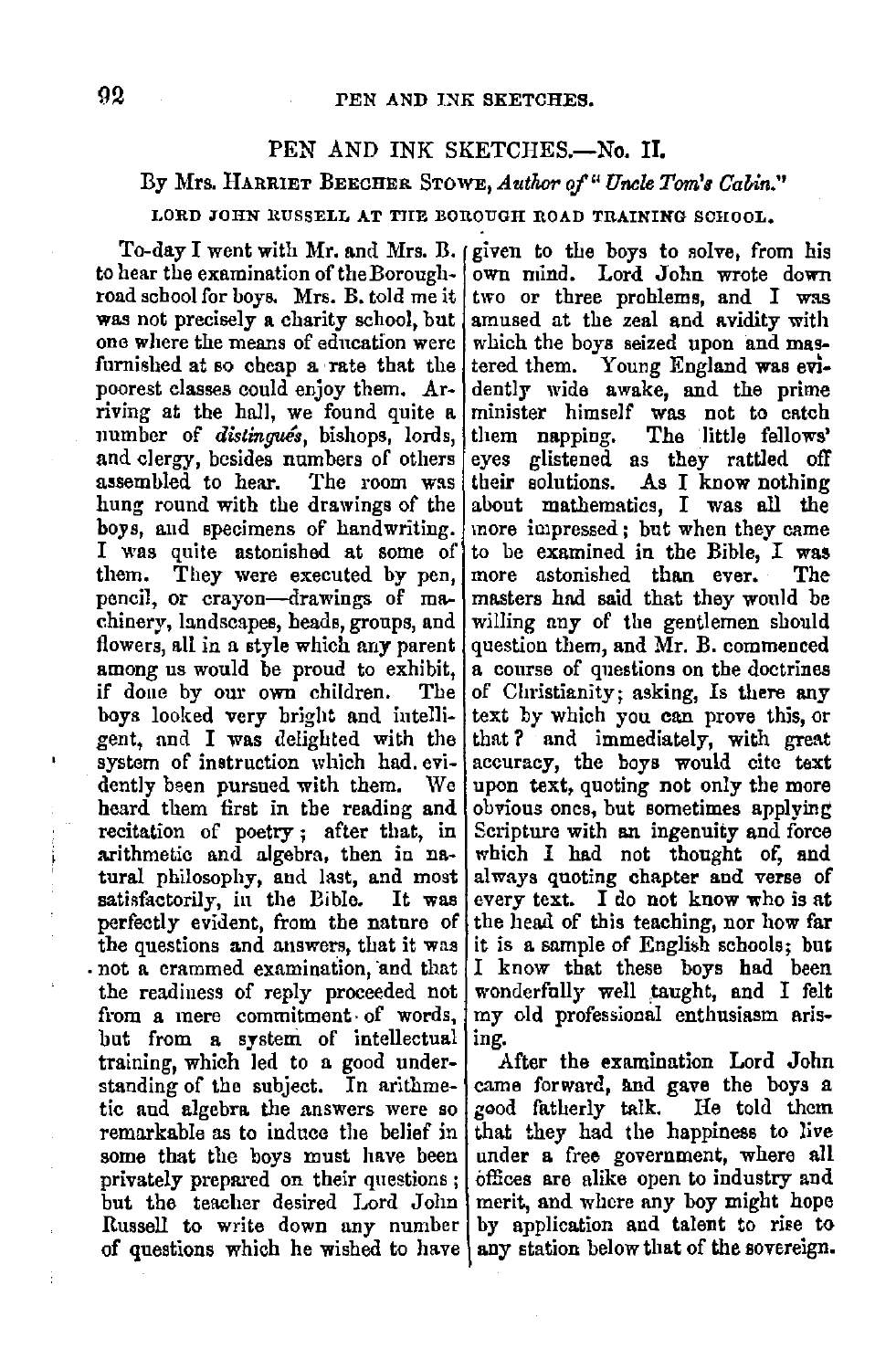$H_0$  made some sensible, practical com- self-conscious, and entered into the ments on their Scripture lessons, and, feelings of the boys and their masters ments on their Scripture lessons, and, | feelings of the boys and their masters in short, gave precisely such a kind of | with good-natured sympathy, which in short, gave precisely such a kind of address as one of our New England was very winning. I should think he judges or governors might to school- was one of the kind of men who are hove in similar circumstances. Lord always perfectly easy and self-pos-John hesitates a little in his delivery, sessed let what will come, and who but has a plain, common-sense way of never could be placed in a situation in  $u$  and  $u$  and  $v$  which is extended. "speaking right on," which seems to which he did not feel himself quite **at**  be taking. He is a very simple man in his manners, apparently not at all whatever was to be done.

Lord always perfectly easy and self-pos-

## THE PASTOR'S TRIALS.\*

By seven  $o$ 'clock the pastor is again | in his study. But Satan went also, and stood up to tempt him. He thought of everything that tended to aggravate<br>his relations to the people. There rose to view, not "all the kingdoms of the world and the glory of them," but all the trials and the sharpness of them, till his brain seemed on fire, and he came down to Mary to unburden his heart.<br>"\*" With one such man here," said he,

" as Deacon Ely-his heart beating with mine, his shoulder braced to my own, considering the work l1is **as** truly as the  $pastor's, - I could rise above powerty,$ or the opposition of the world. The want of sympathy and co-operation from Christian men kills me. 'fhese things ought to excite a righteous indignation, such as Jesus felt when He made the scourge in the temple. I confess I feel more than that. Ministers have their lower natures as well as others. The

\* Frofn "THE SHADY SIDE, by a Pas· tor's Wife," just published by Constable and Co., price one shilling. A book brim• ful of touching incident; and, barring its predobaptist tendencies, the traits of character with which it abounds have been sketched with a truthfulness that will cause many a blush to mantle upon the cheeks of some of the " leading men" in our voluntary churches. Every deacon and church member ought to read, mark, learn, and inwardly digest its contents; and pastors would do themselves and their respective charges essential senice by giving to it the widest possible circu• lation among them,

old Adam in me takes advantage of this provocation to strive for the mastery. Oh! it is no light thing for a people toJie the cause of such suffering as I have endured this week; and it is not the first or the second time either, only I belieye I have not before known the ' depths of Satan.' "

He was calmer now, and Mary began to insinuate words fitted to soothe and elevate. "God permits these afflictions. There is no doubt but that His design is wise and merciful. Let us look simply to His hand, above proximate agencies. Let the instrument go unheeded, while we receive the evil meekly from Him, and strive to apprehend His gracious intent in the correction. lt is no small attainment to·be prepared to be a sym• pathizing pastor. To this end personal acquaintance with grief is almost indispensable. Even the Captain of our salvation was made perfect through suffer-

ings.<br>"As to appreciation and sympathy, we do not depend for these on fellow-worms. We can be content to be unappreciated here, so long as Christ understands us, and has a fellow-feeling for us. It is for Him we labour. One of His smiles outweighs all other commendation. To Him we look for our reward ; and oh I is it not enough that He has promised it at His coming? It will not be long to wait. Do our hearts crave human fellowship and sympathy? We surely have it in our great High Priest. Oh, how often should we faint but for the humanity of our divine Redeemer! He is bone of our bone, and flesh of our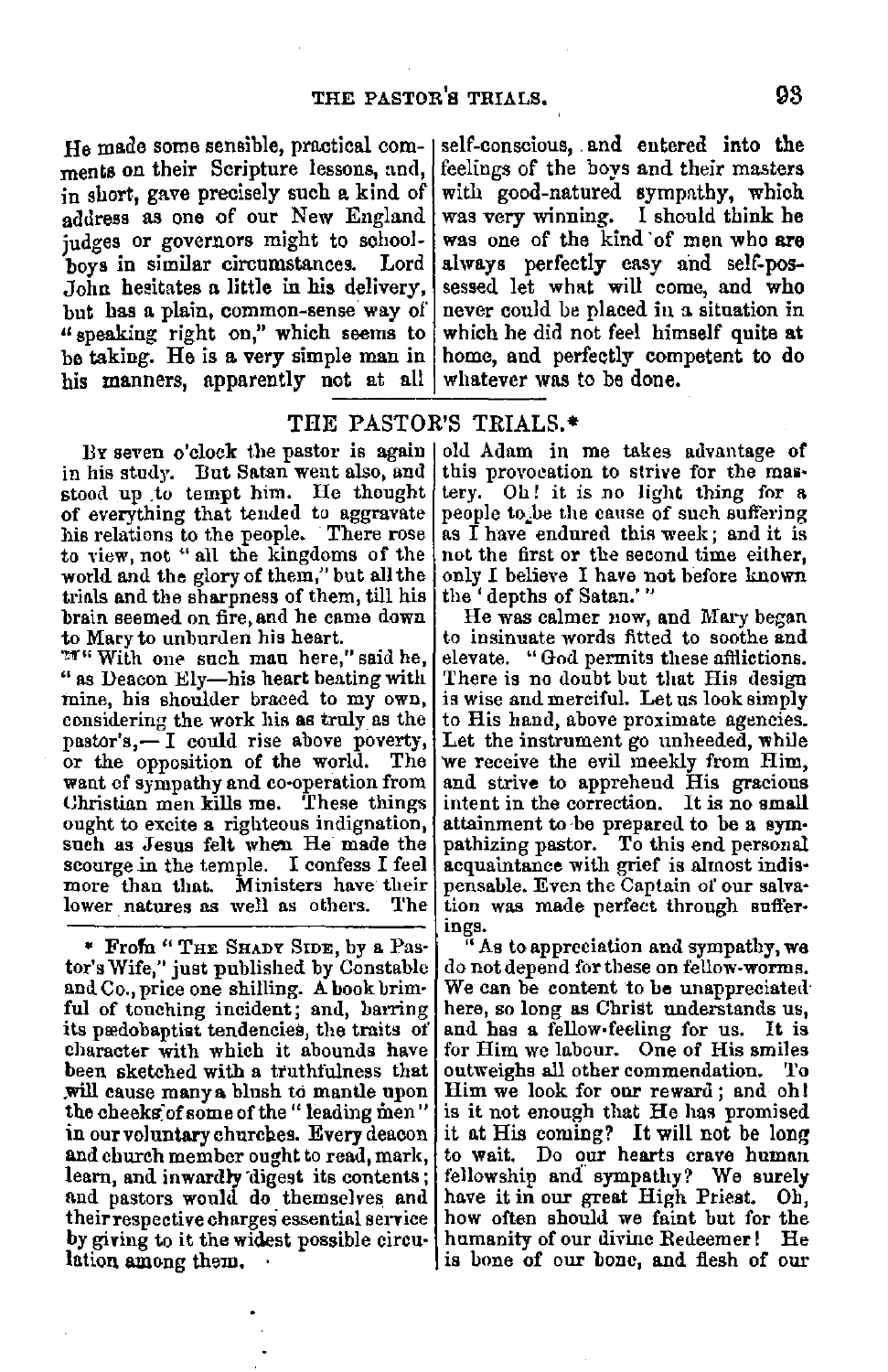flesh; yet He has an almighty arm for Sometimes I reason with myself after our deliverance-human to feel, divine to aid; faithful, over all our failures and imperfections. What need we more? O that tempted, desponding ministers would take to themselves the comfort of those precious things they say to others!"

"Ah!" said the pastor, "it is far easier to show others the way than to walk in it ourselves. While you are talking, Mary, I seem to get above the darkness and the clouds, into the serene light of the upper presence. But alas! I have no wings to keep me up; and I sink, sink, into deep mire, where is no standing. God could carry us through the needful discipline of trial without the aid of His people's injustice. This is the 'unkindest cut of all,' that we are bound to the rack and tortured there by those that smile upon us, all unconscious of the wrong and call themselves our brethren, and profess to be labouring in a common cause, and take the credit of paying us for our toil. Here is the sting.

"Yet there is balm even for that," said the gentle wife.

"O that I could find it!" sighed he of the wounded spirit. "You have the same cause for bitterness, Mary; how do you get over it?"

She smiled and said: "What panacea do you suppose I have that is not accessible to you? There are, I believe, paring, also, unto glory. Be patientseveral ways to cure this heart-burning. thy rest is near. But also for those so When one will not avail, I try another. dear to thece when it shall come!

this fashion: 'You believe Deacon Hyde is a good man in the main-that, with all his selfishness, he has some grace, and is going to heaven. Well, be patient with him-Jesus has longer forbearance with you; and love him for what he will be when we all awake in Jesus' likeness. Anticipate the day--now not far offwhen the scales shall fall from his eves. and his soul be expanded in the atmosphere of that better world. **Who** knows but you and he will look back together on these very scenes-he with astonishment and tender reprisals, you with a better knowledge, forbidding his self-reproach, as did Joseph that of his brethren, in joy and gratitude at the good a gracious God brought out of evil!?"

"O my dear, how you put me to shame! I will, by God's grace, try to do better." So they knelt there in prayer, and for a few moments light broke through the clouds. Presently it was dark again-dark with thoughts of his own constitution undermined, and the companion of his youth drooping before his eyes, and his children, the dear lambs of the fold, turned shelterless on the cold common. Take heart, servant of God! thou art not in the crucible for nought. Thy dross is being momently consumed. The vessel is fast being made meet for the Master's use; pre-

## CHRIST THE THEME OF THE MINISTRY.

#### By the late Rev. W. JAY, of Bath.\*

of our ministry we have no hope or German expositors-the one found who allegorize the whole of the Scrip- Christ nowhere. I should always dig tures. They find Christ in various hard and long with a text before I deplaces where he never was. Yet I spaired of finding anything in it that would rather lean to this side than had a relation to him.

\* From Mr. Jav's "Final Discourses."

UNLESS Christ is made the theme to its opposite. There were two grand promise of usefulness. There are some Christ everywhere, the other found

> Let us turn to the first preachers (cf the gospel, They said. "We preach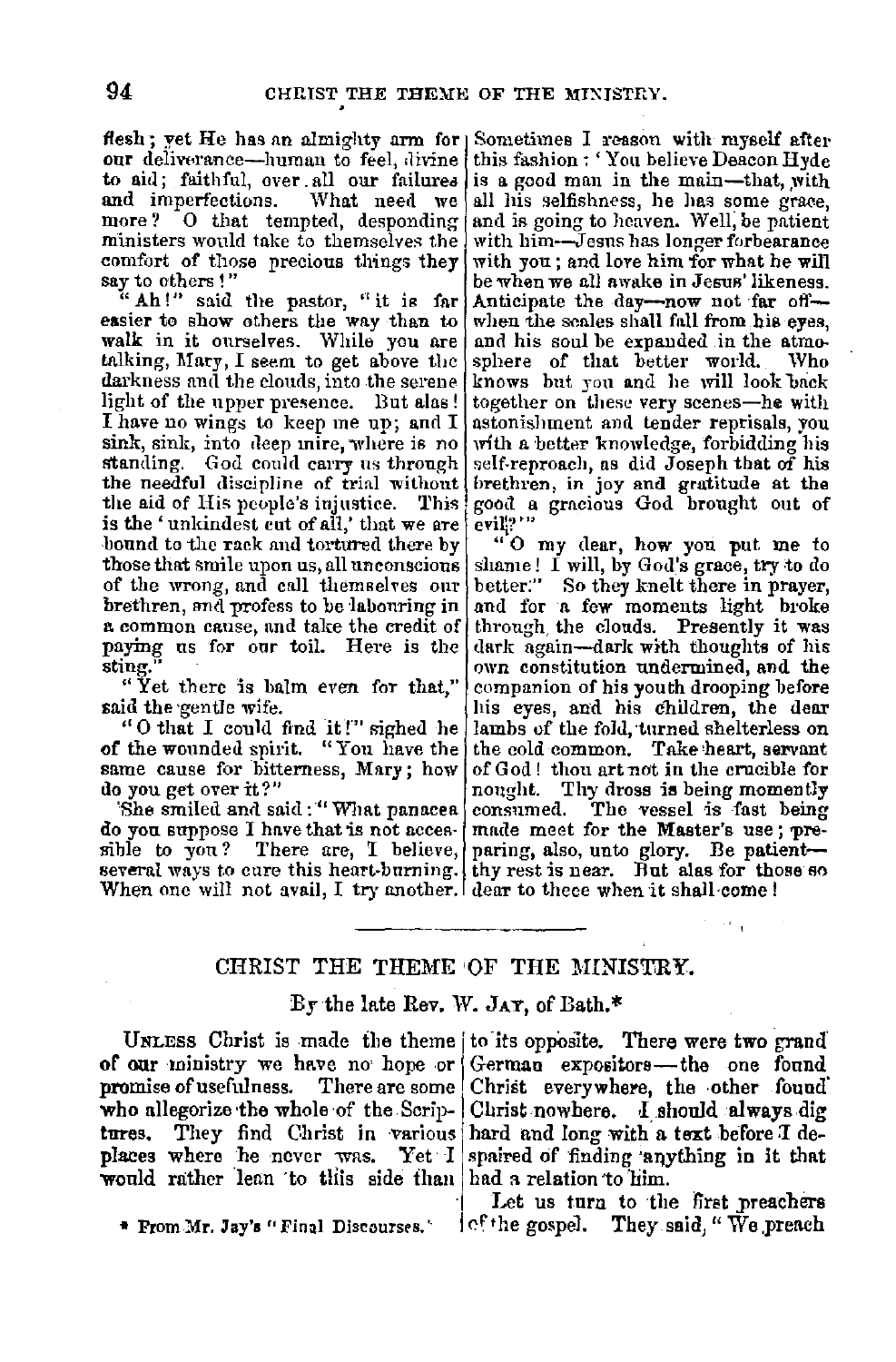Lord.'s They " determined not to know anything among men but Jesus Christ, and Him crucified." Did they seek to " persuade men by the terrors of the Lord"? They were his terrors. It was of the "great day of his wrath" they spake. Did they speak of the Divine perfections? They made them "shine in the face of Jesus Christ." Did they speak of Providence? They placed the reins of the universal empire Did they speak of in his hands. heaven? They made it consist in seeing his glory, and of being "for ever with the Lord." Did they speak of repentance? They never thought of fetching this water out of the millstone of man's natural heart. They knew that the tear of repentance could only drop from the eye of faith in sight of the cross. If they called upon per- God."

not ourselves, but Christ Jesus the sons to pray, it was to ask in his name. "Yea," said they, "whatsoever ye do in word or deed, do all in the name of the Lord Jesus, giving thanks to God and the Father by Him."

> The difference between an evangelical and a legal preacher is not, that the one enforces holiness and good works, and the other not; but the difference is, the one makes them the source of our salvation, the other as evidences-the one lays them as the foundation-the other employs them only as the superstructure. Both admonish, both exhort, their hearers; but here is the difference-the one waters his *dead* plants, and they produce nothing—the other waters living ones, and they produce "the fruits of righteousness, which are by Jesus Christ, to the praise and glory of

## DENOMINATIONAL INTELLIGENCE.

## MINISTERIAL REMOVALS.

- LONDON, SALTER'S HALL.-The Rev. J Todd, from Salisbury.
- PADIHAM, LANCASHIRE.-The Rev. Mr. Missenden, ASHMEAD, from Great Bucks.
- POPLAR, COTTON STREET.-The Rev. Mr. Preece, late of Great Grimsby, has received an invitation to the pastorate of this church.

#### NEW CHAPELS.

On Friday, Aug. 11, the ceremony of laying the Foundation Stone of the New Baptist Chapel erecting in Commercial Street, Whitechapel, for the Congregation usually<br>worshipping in Prescott Street, Goodman's Fields, under the pastoral care of the Rev. Charles Stovel, by S. M. Peto, commenced by teading, prayer, and praise, conducted by the Pastor. Mr. Peto deby the Rev. J. H. Hinton, A.M. The Rev. C. Leechman, A.M., concluded the proceedings by prayer. In the evening, a Public Meeting was held at the London

Tavern, D. W. Wire, Esq., Alderman and Sheriff, took the chair, and addresses were delivered by Mr. Underhill, Mr. Tarlton, and Rev. Messrs. Tyler, Trestrail, and Bigwood, and by the Pastor. The size of the New Chapel is 77 feet by 39 feet. Total expenditure of Chapel and<br>Schools, £10,140; towards which £7,900 have been received.

LANGHAM, RUTLANDSHIRE. The Foundation-stone of a new Bantist Chauel was laid on Aug. 17, and a suitable address was delivered by Rev. J. Jenkinson, of · Oakham.

#### BAPTISMS.

- AUDLEM, CHESHIRE, June 23rd.-Two by Mr. Needham.
- BOLTON, LANCASHIRE, July 2.-Five, one teacher, four scholars, by Mr. Owen.
- BRIGHTON, May 31.-Five by Mr. Isaac.
- BANBURY, OXON, May 21.-Six, by Mr. Henderson.
- BIRMINGHAM, HENEAGE STREET, June 4th. -Two by Mr. Taylor.
- BRADFORD, YORK, May 28th. Two by Mr. Sole.
- BUCKINGHAM, July 16th.-Two by Mr. Johnson.